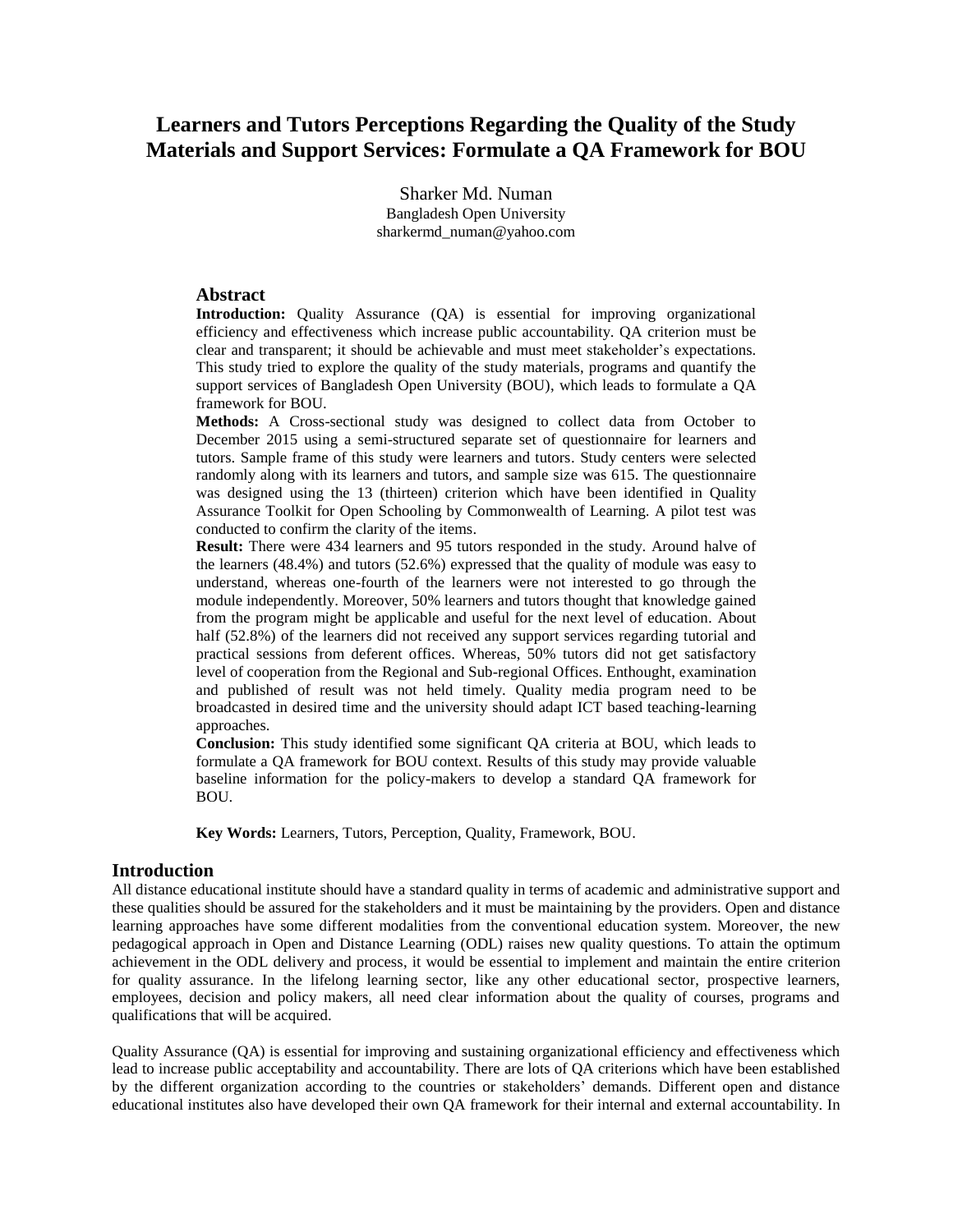these contexts, Commonwealth of Learning also developed a standard QA criterion for most of all open and distance educational institutes. There are QA frameworks and transnational qualification frameworks developed nationally and internationally to guide and regulate ODL programs and institutions. Emerging trend has been developed quality assurance toolkits (Mishra, 2006) to guide institutions to develop their quality assurance policies. QA criterion must be clear and transparent; it should be achievable and must meet stakeholder's expectations.

A specific quality assurance strategy is not universally adoptable (Olojede, 2008) because distance education delivery system varies widely from institution to institution and one country to another country. As a result, the pace of development and process of maintenance of quality assurance on open and distance learning must be flexible (Granger and Gulliver, 1995) to the extent of practices without prescriptions. Quality is an incremental process (Daniel, 2005) involving continuous development along with the development of ODL institutions.

Bangladesh Open University (BOU) has been providing a wide variety of distance education programs extending learning opportunities to people across the country. To create an opportunity for huge unskilled and less educated peoples, BOU was established in 1992 as the only public university to introduce multi-dimensional education through distance mode. BOU currently serves over 410,694 students nationwide and supported by academic and administrative management system with its main campus located at Gazipur in the capital city of Dhaka and 12 Regional Offices (ROs) throughout the country. BOU offers over 350 courses delivered through 32 formal and 19 non-formal academic programs under six schools. To teach in a distance, BOU uses a combination of multidimensional delivery media such as print, radio and TV broadcasts, audio-cassettes and semester or year wise face to face tutorial services. BOU is emerged as a new member of the mega-universities (Daniel, 1996) for its enrollment. Numerous studies show that education system of BOU is flexible, cost-effective and comparable standard to the conventional universities (Islam et al., 2006; Islam and Selim, 2008). Generally, the infrastructure and facilities for quality control is not adequate even in conventional institutions in developing countries. However, several innovative approaches have been proposed to overcome the barrier and improve the quality of the learning which is flexible to learners (Ross and Scanlon, 1995; Casanova et al., 2006; Kennepohl, 2007; Nigam and Joshi, 2007). The aim of this study was to evaluate the quality of the program and study materials of relevant programs as well as quantify the support services of Bangladesh Open University (BOU) for the learners and tutors which would be used to formulate a QA framework for BOU.

### **Methodology**

A Cross-sectional study was designed to collect data from October to December 2015 using a validated semistructured separate set of questionnaire from the learners and also from tutors of BOU. Based on the current personnel record, there were 135 academics and about 280 administrative staff were working at the institution during the study period. There are more than 1300 school, college and university those are represented as study centers of BOU where a total of 22,000 tutorial facilitators are engaged. Data was collected from the randomly selected study centers along with its learners and tutors separately. The sample size of this study was 615. The instrument of questionnaire was designed using 13 (thirteen) criterions, which were identified from some studies especially QA Toolkit for Open Schooling by Commonwealth of Learning. The questionnaire was divided into 10 sections. Section 1(one) was on respondent's biographical profile; Section 2 asked respondents to evaluate their knowledge on general attributes of ODL; Section 3 was on knowledge and skills about pprogram and course design and development; Section 4 was on knowledge and abilities on ttutorial facilitation; Section 5 was on knowledge and skills on assessment and evaluation; section 6 was knowledge on research and evaluation and evidence of output; and Section 7 asked respondents to evaluate the institution in terms of motivating competency development, etc. Some sections required responses to selected items on a five-point Likert type scale and scored as 5, 4, 3, 2, and 1, respectively. Data was analyzed using SPSS (Statistical Package for Social Science) version 21.0 (IBM Corporation, Armonk, NY, USA). A pilot test was conducted to confirm the clarity of the items using a sample of 8 academics and 12 learners before the instrument was administered to the sample group.

## **Result and Discussion**

This study identified the learners' and tutors' observations regarding the quality of the study materials those were provided during the time of enrollment. Moreover, it was also evaluated the quality and standard of the programs and services that were provided by the support services of BOU. After analyzing the data, this study has drawn a conclusion a cut-off point of quality of the study materials, support services and standard of the program that lead to formulate a QA framework for BOU.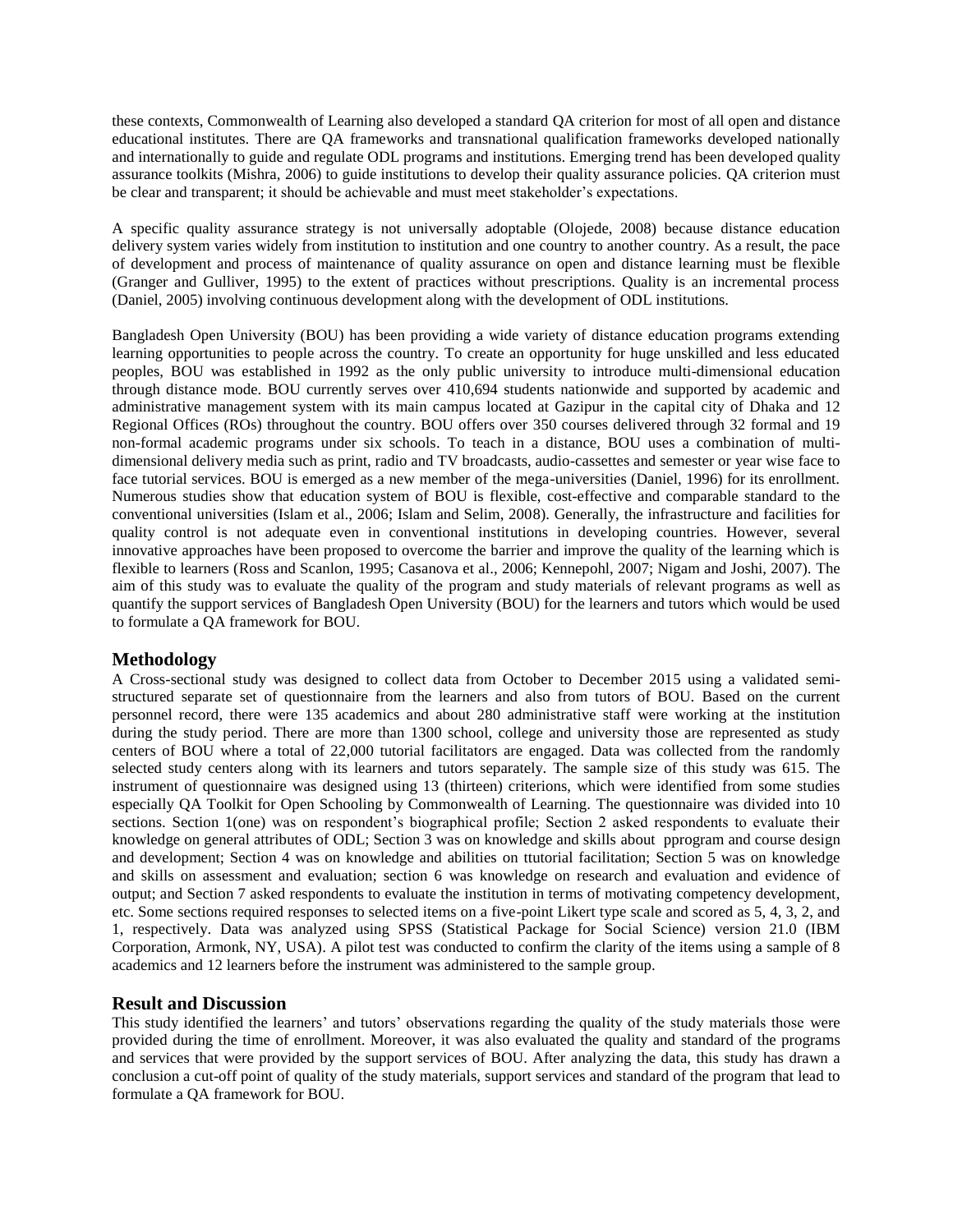In this the study, there were 434 learners and 95 tutors were responded. Amongst the respondents, 62.2% (n=270) were male learners and 75.8% (n=72) were male tutors. About 80% (n=350) of the learners were under 30 years of age and around 81% (n=77) of tutors were >35 years of age. The average age of the learners were 25.5 years and ranged from 16 to 51 years. Moreover, the average age of the tutors were 44.4 years and ranged from 25 to 65 years.

## **1. Quality Perspective of Study Material**

Both learners and tutors were asked regarding the quality of the language of module. Most of the learners and tutors said that the quality of the text materials was understandable and easy to read. To ensure the quality of teaching and reading, study materials must ensure the standard of the quality. This study also found that around 50% of the learners had been enrolled at their program to gain knowledge and 25% of them were enrolled to get higher salary in their present job, they also wanted to earn degree and wanted to get a new job after completion of the program.

All most 75% of the learners and tutors expressed that the modules were easily understandable and readable. Table 1 shows that 25.3% (n=110) of the learners were not interested to go through the module independently. Among of them 35.5% and 39.1% were stated that subject matter of the modules was not interested and not up to the mark, respectively. Whereas about 25.3% of them stated that presentation of the module was not attractive, and 23.6% responded that there was no coordination with the subject matter.

| <b>Table 1. The Keasult why Learners and not finerest to Study</b> |        |         |  |
|--------------------------------------------------------------------|--------|---------|--|
| Reasons not to study independently by Learners                     | Yes, % | No. $%$ |  |
| Subject Metter is not interested                                   | 35.5   | 64.5    |  |
| Presentation of the module is not attractive                       | 25.5   | 74.5    |  |
| There have not any coordination                                    | 23.6   | 76.4    |  |
| Module did not written as self-instructional style                 | 29.1   | 70.9    |  |
| Subject matter is not correct                                      | 14.5   | 85.5    |  |
| Module is not up to date                                           | 39.1   | 60.9    |  |

**Table 1: The Reason why Learners did not Interest to Study**

This study also investigated the tutor's opinion regarding the subject matter of the program (Table 2). Amongst tutor, 57.9% of them stated that the content of the subject was correct and rest of them stated that subject matter was not written in correct way. Moreover, 71.6% tutors stated that the modules used to teach the learners were written in self-instructional module (SIM) format and rest 28.4% of them assumed that the study materials were not written as SIM format. Meanwhile, 29.6% tutors stated that the subject matter did not match logically with next and previous contents. Of them 40.7% also stated that subject was not up-to-the mark to gain proper knowledge from these modules. Whereas, nearly half (44.4%) of them directly answered that the study materials of BOU were not written in SIM format.

**Table 2: Tutors opinion why Module was not Written as SIM Format (n=27, 28.4%)**

|                                     | <b>Tutors Opinion</b> |         |  |
|-------------------------------------|-----------------------|---------|--|
| <b>Reason why not in SIM Format</b> | Yes, $%$              | No. $%$ |  |
| Subject matter did not matched      | 29.6                  | 70.4    |  |
| Module was not written as SIM       | 44.4                  | 55.6    |  |
| Subject matter is incorrect         | 7.4                   | 92.6    |  |
| Subject matter is not up to date    | 40.7                  | 59.3    |  |

## **2. Quality of the Program**

Quality of any program depends on some sensitive variables. These may be knowledge creation and its application; performance outcomes of learners and tutors related to the program; and the quality of the program where learners were studying and the way out of the improvement of that program.

This study shows that 65% learners and 51.6% tutors stated that the knowledge gained from the program might be applicable and useful for the next level of education. Whereas, 33.4% learners and 46.3% tutors expressed that acquired knowledge had no impact in their daily life. To ensure the quality of the program, BOU should offer those programs which are related to practical life and might be applicable for further studies.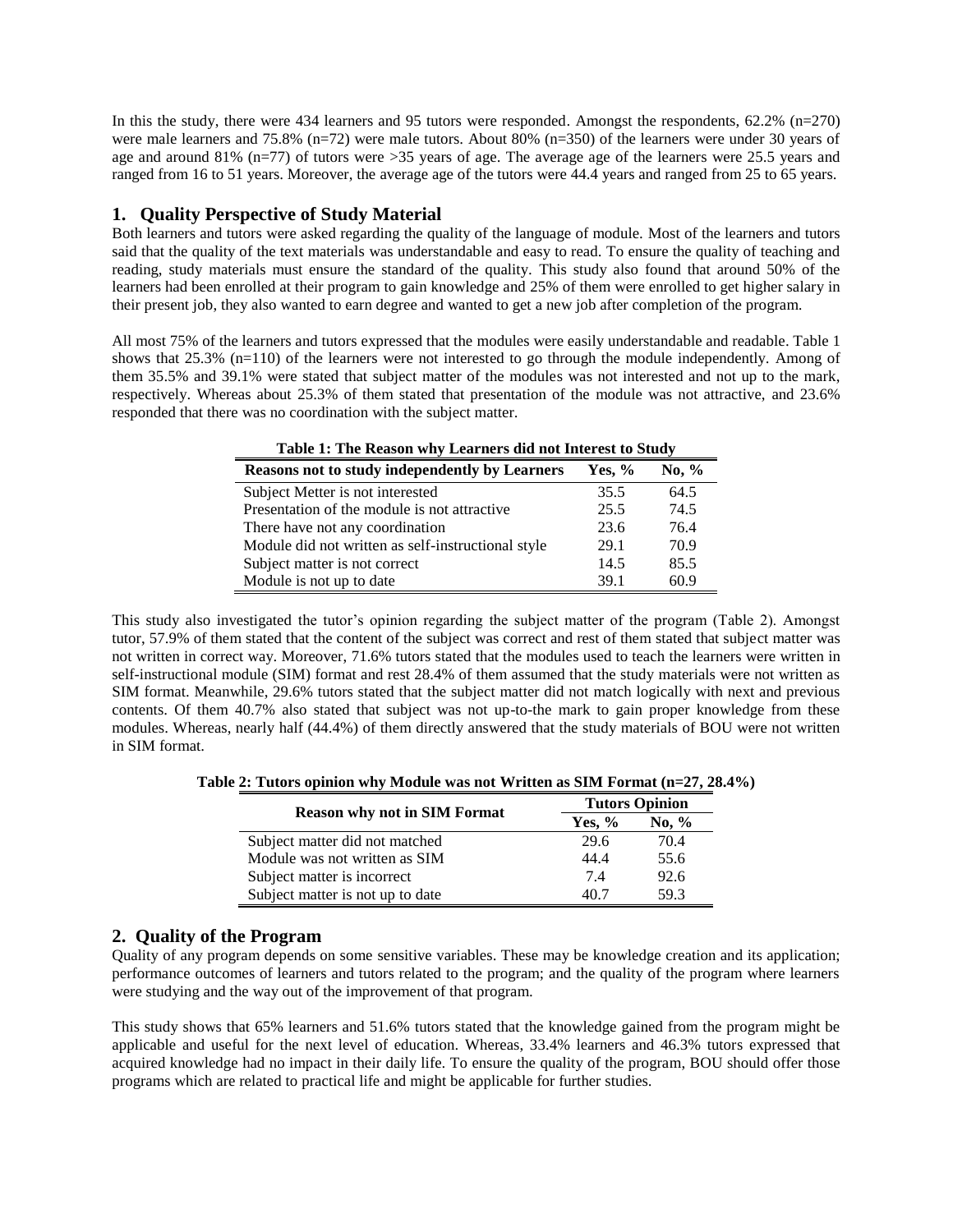#### **3. What steps to be done to improve the programs quality?**

What possible measures should be taken to improve the quality of study materials? Around 60% of the tutors were expressed that some changes could be done to improve the quality of the module. Whereas, 17.9% and 9.5% tutors were stated that massive changes should be taken and re-write all the module to improve the quality of the module, respectively (Table 3). Moreover, tutors were also asked about what measures should be taken to improve the overall quality of the programs of BOU. Tutors whom were involved in teaching and using the module have had the opportunity to explore the drawback of any courses (Table 4).

| What should be done?      | <b>Tutors Opinion</b> |      |  |
|---------------------------|-----------------------|------|--|
|                           | n                     |      |  |
| Re-write all modules      | Ч                     | 9.5  |  |
| Massive change to be done | 17                    | 17.9 |  |
| Some action to be done    | 57                    | 60.0 |  |
| All are OK                | 12                    | 12.6 |  |
| Total                     | 95                    | 100  |  |

**Table 3: What will be done to Improve the Quality of Study Materials?**

Table 4 shows that about 63% tutors commented that their feedback should be incorporated if BOU authority is taken any initiative to improve the quality of any courses or program. Amongst tutors, 44.2% said that the module should be updated, 45.3% stated that BOU authority should be monitored the program throughout the year or semester wise. Similarly, 57.9% tutors were suggested that module should be distributed to the learners and tutors during the time of enrollment and beginning of the tutorials session; and 53.7% were stated that results should be published in time.

| <b>Steps to Improve the Program</b>       | Tutors Opinion by % |      |  |
|-------------------------------------------|---------------------|------|--|
|                                           | Yes                 | No.  |  |
| Monitoring                                | 45.3                | 54.7 |  |
| Regular evaluate the Text Materials       | 37.9                | 62.1 |  |
| Incorporated tutor's comments on module   | 63.2                | 36.8 |  |
| Include up to date information            | 44.2                | 55.8 |  |
| Admission procedure should be easy        | 28.4                | 71.6 |  |
| Distribute the module timely              | 57.9                | 42.1 |  |
| Conduct tutorials timely                  | 45.3                | 54.7 |  |
| Conduct exam timely                       | 45.3                | 54.7 |  |
| Published result timely                   | 53.7                | 46.3 |  |
| Conduct regular meeting with stakeholders | 18.9                | 81.1 |  |

**Table 4: What steps to be done to improve the program?**

To promote the currently acquired knowledge from the program and usefulness at higher level of education, BOU should be reformed and improved the quality and support services of the programs. The improvements include quality of the study materials and its presentation, overall curriculum of the program and the evaluation system.

#### **4. Tutorial Facilities**

To ensure the quality of teaching-learning process and levels of support services those were provided for the tutors and learners by the BOU were explored in this study. Amongst tutors, 78.9% stated that the university appointed qualified subject matter specialist as tutors; whereas only 25.6% tutor received training on open ODL system (Table 5). Moreover, 83.2% learners were communicated with the tutor to get help about their study but 15.8% tutors were not sincere to complete their courses at the stipulated time. Amongst the tutor, 67.4% were received appointment letter timely but it was very much unfortunate that 65.3 % of them faced lots of problem to receive their honorarium, and 84.2% were not satisfied with the amount of honorarium. To achieved an optimum level of outcome in tutoring BOU should careful about the support services to the tutors, Because in DE, tutors played a vital role to disseminate the education at the door steps of the learners. So, role of tutors and its facilitating factors would be a major issue to formulating a QA framework at BOU.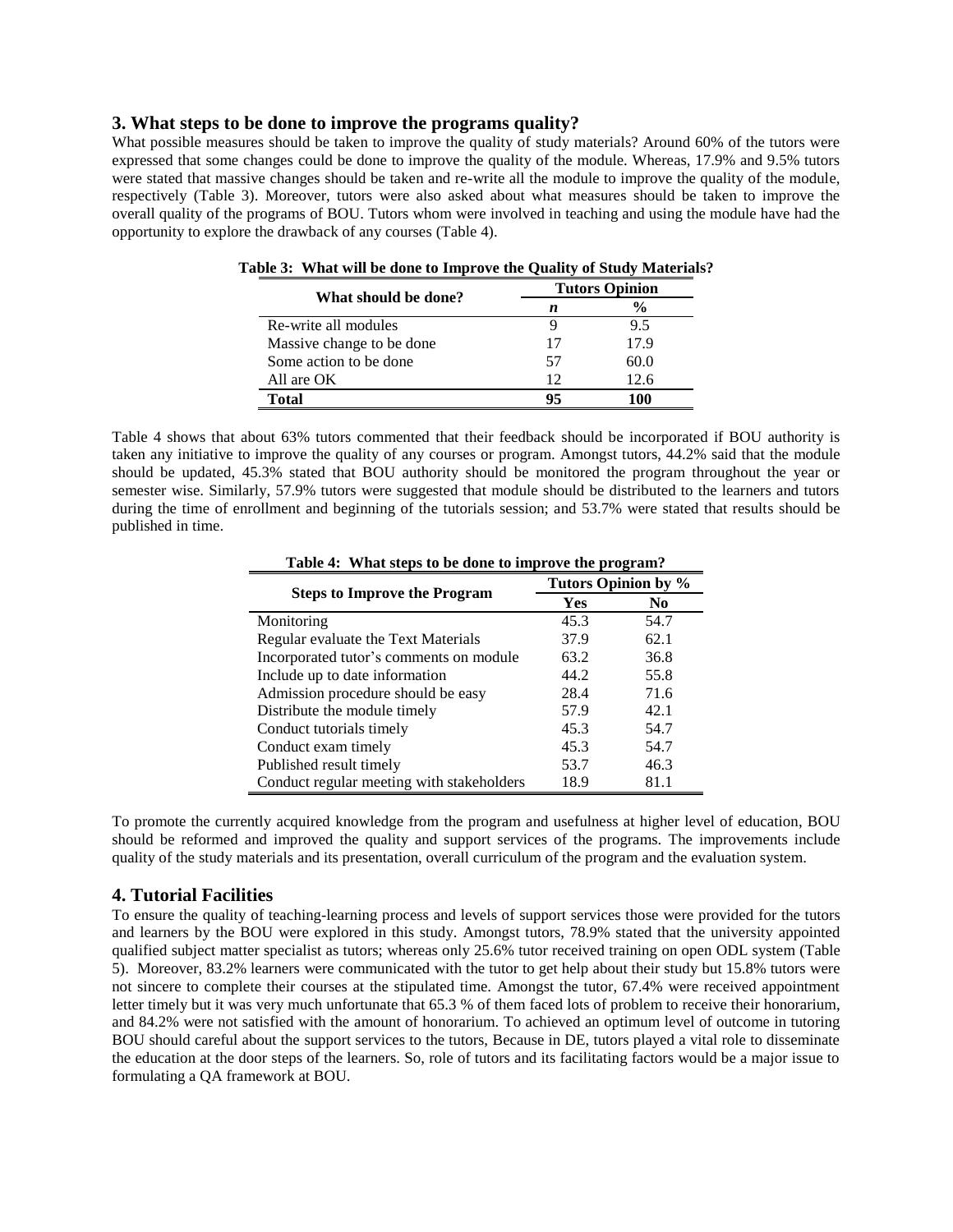|                                            | Tutor Comments by % |      |  |
|--------------------------------------------|---------------------|------|--|
| <b>Tutors Perception on BOU</b>            | Yes                 | No.  |  |
| Did qualified tutor appointed?             | 78.9                | 21.1 |  |
| Did tutor trained?                         | 25.6                | 74.4 |  |
| Did learner communicate with tutor?        | 83.2                | 16.8 |  |
| Course content finished within time frame  | 15.8                | 84.2 |  |
| Did you receive appointment letter timely? | 67.4                | 32.6 |  |
| Had any problem to get honorarium?         | 34.7                | 65.3 |  |
| Did honorarium is satisfied?               | 15.8                | 84.2 |  |

**Table 5: Tutor Comments on Different Situation of DE**

Tutors were also asked regarding reasons why they did not complete the course within the time frame? About 46% tutors stated that the content of the course was more and 74.7% stated that the number of tutorial sessions were less (Table 6). They also pointed out that 16.8% of the learners were unable to understand the course materials and 15.8% were not interested to learning their course content during the semester.

| Tuble of Irelabello will also to complete the Content within Thine I fully |                     |      |             |       |
|----------------------------------------------------------------------------|---------------------|------|-------------|-------|
| Reason why did not complete the                                            | Tutors Opinion by % |      |             |       |
| content                                                                    | Yes                 | No   | no response | Total |
| More content                                                               | 46.3                | 42.1 | 11.6        | 100   |
| Learners are unable to understand                                          | 16.8                | 71.6 | 11.6        | 100   |
| Learners are not interested to learning                                    | 15.8                | 72.6 | 11.6        | 100   |
| Few tutorial classes                                                       | 74 7                | 137  | 11 6        | 100   |

**Table 6: Reasons why did not Complete the Content within Time Frame**

## **5. Quality of Support Service**

The success of any programs through distance education system depends on how much quality services have been provided to the stakeholder such as learners and tutors by the BOU.

### *Learners Attitudes towards Students Support Services*

Study showed that 36.8% learners were expressed that tutorial services was good and 41.5% expressed that these were as usual, while 8% stated that these were not up to the mark (Fig. 1). Similarly, the quality of the services that provided by the sub-regional centers and regional centers of BOU were good and as usual while nearly 15% of the learners have had bitter experiences (Numan, 2007).



**Figure 1: % Distribution of Students Attitudes Regarding BOU Services**

## *Quality of Services of Study Center, Sub-regional Centers and Regional Centers*

This study showed that 47.2% (n=205) learners were expressed that they have had received all types of suggestion, information and cooperation regarding tutorial session and practical session etc. from the study centers (Table 7). On the other hand, 52.8% learners stated that they have had not received some or no cooperation from the study center.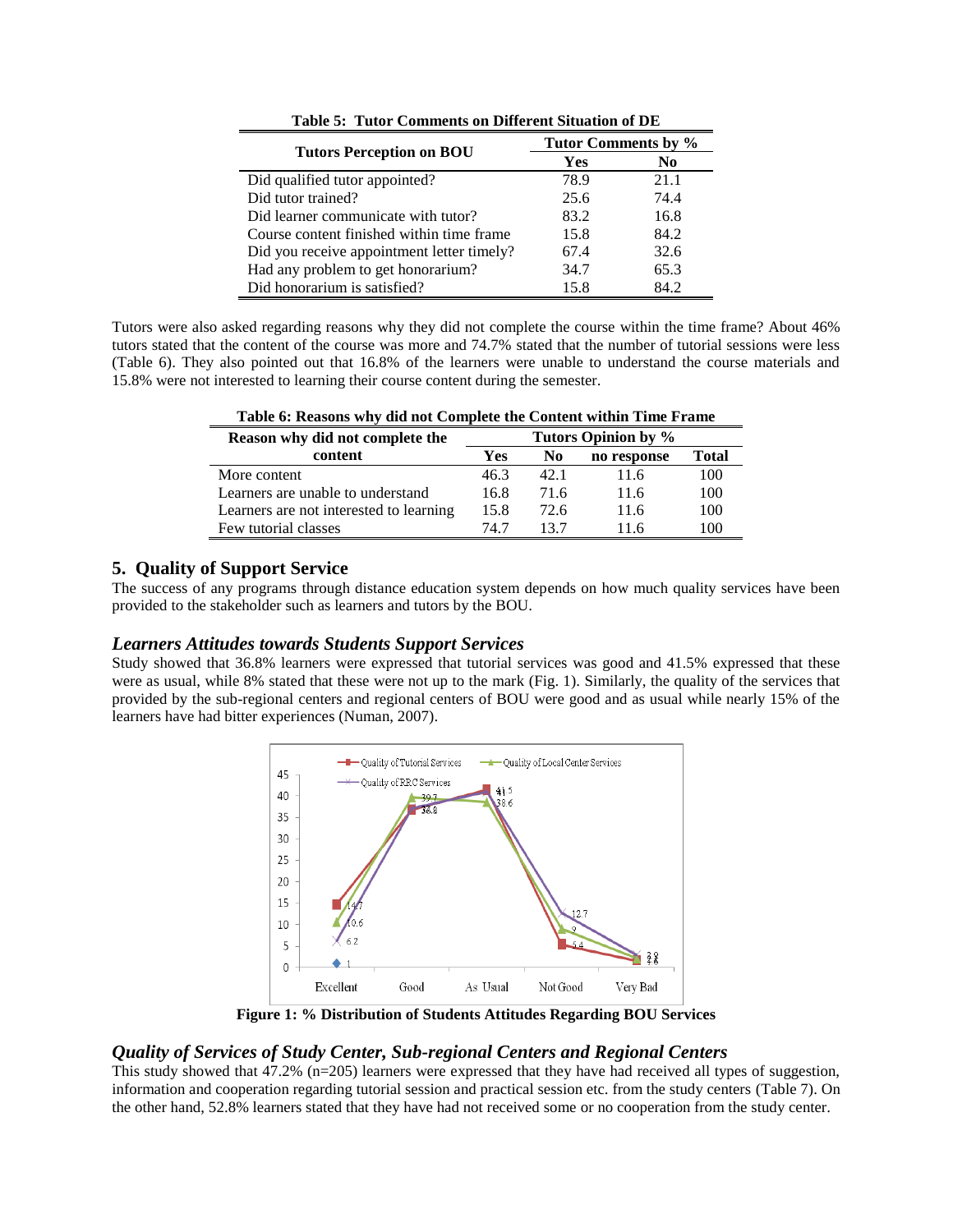| <b>Cooperation of study Center</b> | Learners |               |  |
|------------------------------------|----------|---------------|--|
|                                    | n        | $\frac{0}{0}$ |  |
| Get all types of cooperation       | 205      | 47.2          |  |
| Received some cooperation          | 203      | 46.8          |  |
| Did not get any cooperation        | 26       | 6.0           |  |
| Total                              | 434      | 100           |  |

**Table 7: Learners Opinion about the Cooperation of Study Center Services** 

All the programs of BOU have been supported by the sub-regional center and regional centers. So, the support services of sub-regional center and regional centers are the key support to promote the activities of the university.

Similarly, nearly half of the tutors received sufficient support from the study center, sub-regional centers and regional centers. Moreover, 52.8% tutors did not receive any suggestion, information and cooperation regarding tutorial and practical sessions from the sub-regional centers and 50% tutors did not receive satisfactory level of cooperation from the respective RCs.

## **6. Examination System**

An examination is an [assessment](http://en.wikipedia.org/wiki/Educational_assessment) to measure a test-takers [knowledge,](http://en.wikipedia.org/wiki/Knowledge) [skill,](http://en.wikipedia.org/wiki/Skill) [aptitude,](http://en.wikipedia.org/wiki/Aptitude) or classification in many other topics. This is usually shortened to 'exam' and is thought to be the best way to determine a person's progress in a certain area or subject. Exams can be written, oral or even physical and they normally result in a grade or percentage being given. Schools, colleges and even workplaces use examinations to try and put some kind of order of skill and intelligence. The university conducted its exam at the end of the semester or year.

## *Is the exam held and result published timely?*

This study investigated that the university whether followed the schedule of examination or not. Nearly half (49.5%) of the learners and 20% tutors stated that the exams were held on due time. Whereas, 33.6% learners and 65.3% tutors expressed that exams were not conducted timely. Usually to publish any results take minimum two to three months. This study stated that 40.6% learners and 7.4% tutors have had gave their opinion that result was published at due time. Whereas, 51.8% learners and 43.2% tutors stated that result was published after five to six month later after completion of exam. Moreover, 49.5% tutors pointed out that it takes one year to publish some result. Moreover, more than 60% of learners and 63.2% tutors said that there have had some errors in the published result. Some suggestions were also given by the tutors to solve the error on the published results (Table 8). About half (50.5%) of the tutors stated that it would be wise to solve the queries as much as earlier. Nearly 49% tutors stated that all the information of learners should be written and documented properly. Moreover, 41.7% of them stated that they did not receive certificate and marks sheet easily.

| <b>Table 8: Opinion of Tutors to Published Result Correctly</b> |                       |               |  |
|-----------------------------------------------------------------|-----------------------|---------------|--|
| <b>Result Published Correctly by</b>                            | <b>Tutors Opinion</b> |               |  |
|                                                                 | n                     | $\frac{6}{9}$ |  |
| Information written properly                                    | 29                    | 30.5          |  |
| Document recorded properly                                      | 18                    | 18.9          |  |
| Solved queries shortly                                          | 48                    | 50.5          |  |
| Total                                                           | 95                    | 100           |  |

## **7. Quality of the BOU's Media Program**

The inclusion of video materials in teaching is also another way to get learners engaged and arouse their motivation about what they are learning. Visual stimulants can easily excite the brain cells and thus generate attention, an element which every teacher struggles to meet in their teaching objectives.

In this study, about 57.7% (n=157) learners stated that the TV program broadcasted by BOU were relevant topics and more appropriate to their learning processes (Fig. 2). Amongst the learners, 30.5% (n=83) were expressed that the TV programs were very good in quality, 34.2% (n=93) expressed that it was good and 33.1% (n=90) said that it was moderate.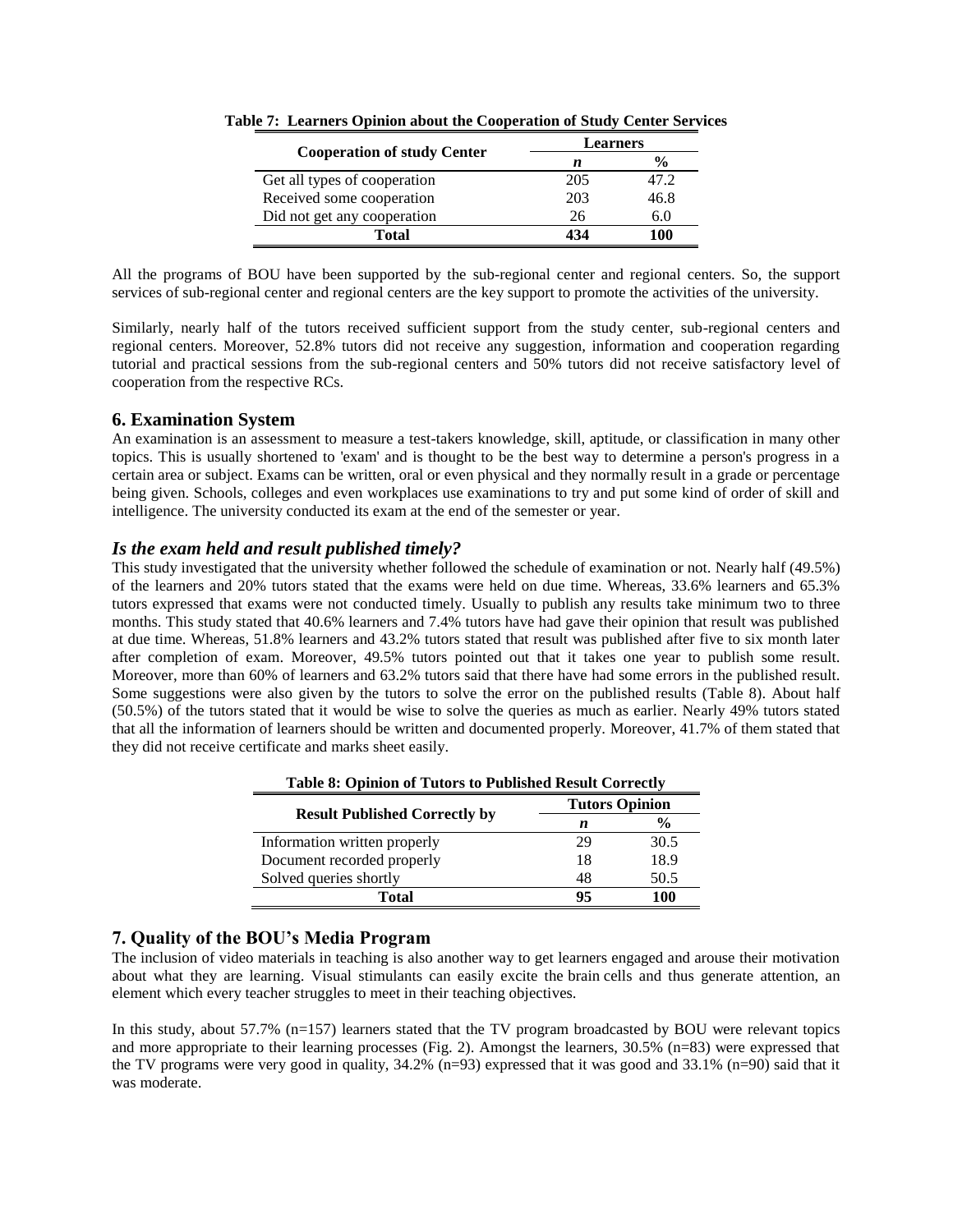

**Figure 2: Opinion regarding the Quality of TV Programs by Learners** 

### **8. Adaptation of ICT and Uses in Education**

Several studies revealed that adaptation of ICT can help learners and teachers to teach more effectively. ICTs have the potential to innovate, accelerate, enrich, and deepen skills, to motivate and engage learners, create economic viability for tomorrow's workers, as well as strengthening teaching and helping schools change (Yusuf, 2005). To know the effectiveness of mobile application regarding educational resources or activities;  $33.9\%$  (n=147) learners and 17.9% (n=17) tutors were responded that they have had seen educational document via mobile phone. This study also showed that, about 85% (n=369) learners and 96.8% tutors were interested to receive BOU's or any other educational program through mobile phone. Getting result via the mobile phone was the top priority for both the learners (57.6%) and tutors (69.9%). The second top priority was to get the tutorials routine and exam routine.

### **Proposed Quality Assurance Framework for BOU**

With the above findings and discussion, this study tried to propose a conceptual framework for the QA of BOU. The major components are: 1. Quality Perspective of Study Material, 2. Quality of the Program, 3. Tutorial Facilities, 4. Quality of Support Service, 5. Examination System, 6. Quality of the BOU's Media Program, and 7. Adaptation of ICT and Uses in Education



**Figure 3: Proposed Quality Assurance Framework for BOU**